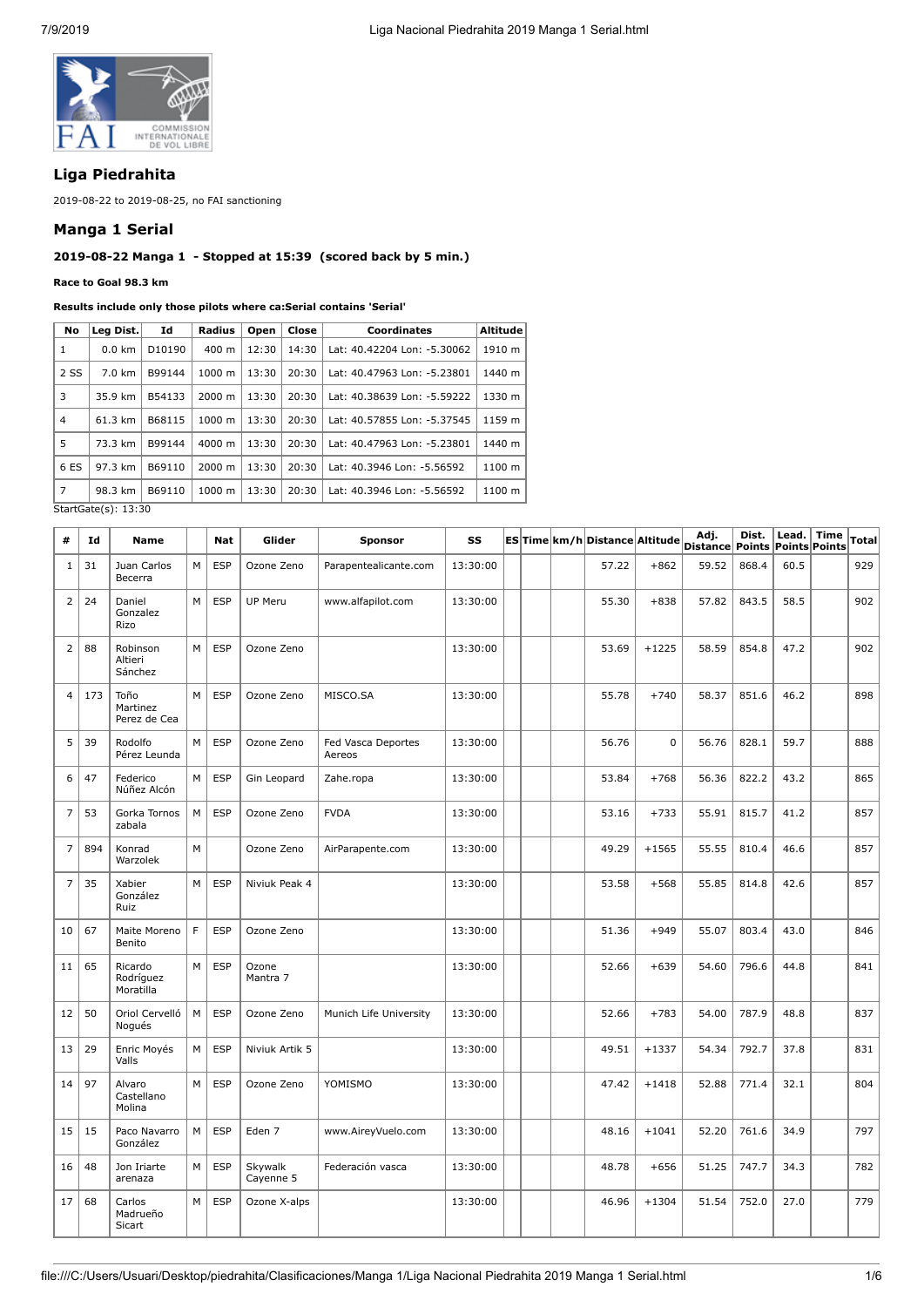## 7/9/2019 Liga Nacional Piedrahita 2019 Manga 1 Serial.html

| #  | Id  | Name                                      |    | Nat        | Glider                        | <b>Sponsor</b>                         | SS       |  | ES Time km/h Distance Altitude |             | Adj.<br><b>Distance Points</b> | Dist. |      | Lead. Time<br><b>Points Points</b> | <b>Total</b> |
|----|-----|-------------------------------------------|----|------------|-------------------------------|----------------------------------------|----------|--|--------------------------------|-------------|--------------------------------|-------|------|------------------------------------|--------------|
| 18 | 62  | <b>Txus Blanco</b><br>Zabaleta            | M  | <b>ESP</b> | Niviuk Artik 5                | Electronica y Carretillas<br>Toyota    | 13:30:00 |  | 47.02                          | $+1355$     | 51.36                          | 749.3 | 29.0 |                                    | 778          |
| 19 | 49  | Jorge<br>Rodriguez<br>Gomez               | M  | <b>ESP</b> | Ozone<br>Mantra 7             | Licor Café                             | 13:30:00 |  | 46.86                          | $+1297$     | 51.29                          | 748.3 | 17.2 |                                    | 766          |
| 19 | 32  | Juan Maiza<br>Otaño                       | M  | <b>ESP</b> | Ozone M7                      | Federacion Vasca-<br><b>SKYWALK</b>    | 13:30:00 |  | 46.74                          | $+1140$     | 50.55                          | 737.5 | 28.7 |                                    | 766          |
| 21 | 66  | Daniel<br>Martínez<br>Alarcón             | M  | <b>ESP</b> | SkywalkSpice                  | Skywalk España -<br>Castillo de Segura | 13:30:00 |  | 48.15                          | $\mathbf 0$ | 48.15                          | 702.5 | 50.6 |                                    | 753          |
| 22 | 72  | Ivan Castro<br>Villate                    | M  | <b>ESP</b> | Ozone Zeno                    | <b>FVDA</b>                            | 13:30:00 |  | 48.05                          | $\mathbf 0$ | 48.05                          | 701.0 | 47.8 |                                    | 749          |
| 23 | 26  | Vasile<br>Bogdan<br>Clinciu               | M  | ROU        | Ozone Zeno                    | Paragliding-romania.ro                 | 13:30:00 |  | 47.17                          | $\mathbf 0$ | 47.17                          | 688.2 | 48.8 |                                    | 737          |
| 24 | 881 | Manuel De<br>Cos Díaz                     | M  | <b>ESP</b> | Ozone Zeno                    |                                        | 13:30:00 |  | 42.71                          | $+1326$     | 48.01                          | 700.5 | 15.4 |                                    | 716          |
| 25 | 70  | Eduardo<br>Lindo<br>Mimoso                | М  | <b>ESP</b> | Ozone<br>Mantra 7             |                                        | 13:30:00 |  | 45.35                          | $+1272$     | 47.69                          | 695.8 | 16.3 |                                    | 712          |
| 26 | 38  | Sofia<br><b>REBOLLO</b><br><b>REBOLLO</b> | F. | <b>ESP</b> | Ozone Zeno                    |                                        | 13:30:00 |  | 43.30                          | $+1096$     | 46.98                          | 685.4 | 21.5 |                                    | 707          |
| 27 | 204 | Fabián Déniz<br>Quintana                  | М  | <b>ESP</b> | Ozone<br>Mantra 6             |                                        | 13:30:00 |  | 43.23                          | $+1140$     | 46.80                          | 682.7 | 18.9 |                                    | 702          |
| 28 | 883 | Gillermo De<br>Armas<br>Estévez           | M  | <b>ESP</b> | Ozone Zeno                    | ALAMAIR                                | 13:30:00 |  | 41.38                          | $+1361$     | 46.56                          | 679.3 | 15.0 |                                    | 694          |
| 29 | 96  | Mateu<br>Bendicho                         | M  | <b>ESP</b> | Ozone Zeno                    |                                        | 13:30:00 |  | 44.82                          | $\mathbf 0$ | 44.82                          | 653.8 | 39.0 |                                    | 693          |
| 30 | 51  | Iñigo Redín<br>Micháus                    | M  | <b>ESP</b> | Ozone Delta<br>3              | miseñora.com                           | 13:30:00 |  | 45.44                          | $\mathbf 0$ | 45.44                          | 662.9 | 29.3 |                                    | 692          |
| 31 | 283 | Augusto<br>Clemente<br>ramirez            | М  | <b>ESP</b> | Ozone Delta<br>3              |                                        | 13:30:00 |  | 40.15                          | $+1735$     | 45.56                          | 664.6 | 13.2 |                                    | 678          |
| 32 | 91  | Fernando<br>Sarralde<br>Vizuete           | M  | <b>ESP</b> | Ozone Zeno                    | <b>ALMENDRAS</b><br>SARRALDE           | 13:30:00 |  | 43.62                          | $\mathbf 0$ | 43.62                          | 636.4 | 40.1 |                                    | 677          |
| 33 | 42  | Francisco<br>Alcalá Molina                | M  | <b>ESP</b> | Ozone Zeno                    | sebasfly.com                           | 13:30:00 |  | 42.00                          | $+989$      | 44.98                          | 656.2 | 15.9 |                                    | 672          |
| 34 | 259 | Carlos<br>Portillo                        | M  | <b>ESP</b> | Ozone Rush<br>5               | Escuela Parapente<br>Valencia          | 13:30:00 |  | 43.73                          | 0           | 43.73                          | 638.0 | 29.6 |                                    | 668          |
| 34 | 36  | Juanma<br>Garcia<br>Guerrero              | М  | <b>ESP</b> | Triple Seven<br>Queen 2       | Parashop                               | 13:30:00 |  | 43.76                          | $\mathbf 0$ | 43.76                          | 638.4 | 29.3 |                                    | 668          |
| 36 | 892 | Iñigo Egaña<br>Aizpurua                   | М  | <b>ESP</b> | Gin Bonanza                   | No                                     | 13:30:00 |  | 43.14                          | $\mathbf 0$ | 43.14                          | 629.3 | 35.1 |                                    | 664          |
| 37 | 103 | Robert<br>Jimenez<br>Blanco               | M  | <b>ESP</b> | Axis Venus<br>SC              | Bodega Maitaren                        | 13:30:00 |  | 42.88                          | $\mathbf 0$ | 42.88                          | 625.5 | 31.1 |                                    | 657          |
| 38 | 126 | Manuel<br>Benitez<br>Fraysse              | M  | <b>ESP</b> | Ozone Delta<br>3              |                                        | 13:30:00 |  | 40.82                          | $+1153$     | 43.84                          | 639.5 | 12.3 |                                    | 652          |
| 39 | 55  | Gabriel<br>Cañada<br>Estébanez            | M  | <b>ESP</b> | Windtech<br>Duster            | Windtech Paragliders                   | 13:30:00 |  | 39.61                          | $+1198$     | 43.35                          | 632.5 | 16.9 |                                    | 649          |
| 40 | 294 | Gorka Uribe<br>Aldekoa                    | M  | <b>ESP</b> | Ozone Alpina<br>3             | EAKF <sup>D</sup> FEDERACIÓN<br>VASCA  | 13:30:00 |  | 39.83                          | $+817$      | 43.05                          | 628.0 | 17.2 |                                    | 645          |
| 41 | 73  | Aitor<br>Echevarria                       | М  | <b>ESP</b> | Advance<br>Sigma 9            |                                        | 13:30:00 |  | 40.38                          | $+937$      | 42.68                          | 622.6 | 18.2 |                                    | 641          |
| 42 | 756 | Rika de Kam                               | F. | <b>BEL</b> | Mac Para<br>Elan <sub>2</sub> | AL INMO Algodonales<br>Inmobiliario    | 13:30:00 |  | 37.70                          | $+1050$     | 41.90                          | 611.3 | 18.7 |                                    | 630          |
| 43 | 884 | Andres<br>Agredo Perez                    | M  | <b>ESP</b> | UP Trango<br>XC3              |                                        | 13:30:00 |  | 39.99                          | 0           | 39.99                          | 583.4 | 37.7 |                                    | 621          |
| 44 | 33  | Virgilio Ortiz<br>Martín                  | M  | <b>ESP</b> | Axis Venus<br>SC              | Vinos Fortis Montaraz                  | 13:30:00 |  | 39.69                          | 0           | 39.69                          | 579.0 | 28.3 |                                    | 607          |
| 45 | 889 | Carlos Pérez<br>Andrés                    | М  | <b>ESP</b> | Ozone Rush<br>5               |                                        | 13:30:00 |  | 38.62                          | 0           | 38.62                          | 563.4 | 20.7 |                                    | 584          |
| 46 | 228 | Pablo<br>Puertes<br>López                 | М  | <b>ESP</b> | Niviuk Artik 5                |                                        | 13:30:00 |  | 26.42                          | 0           | 26.42                          | 385.5 | 8.2  |                                    | 394          |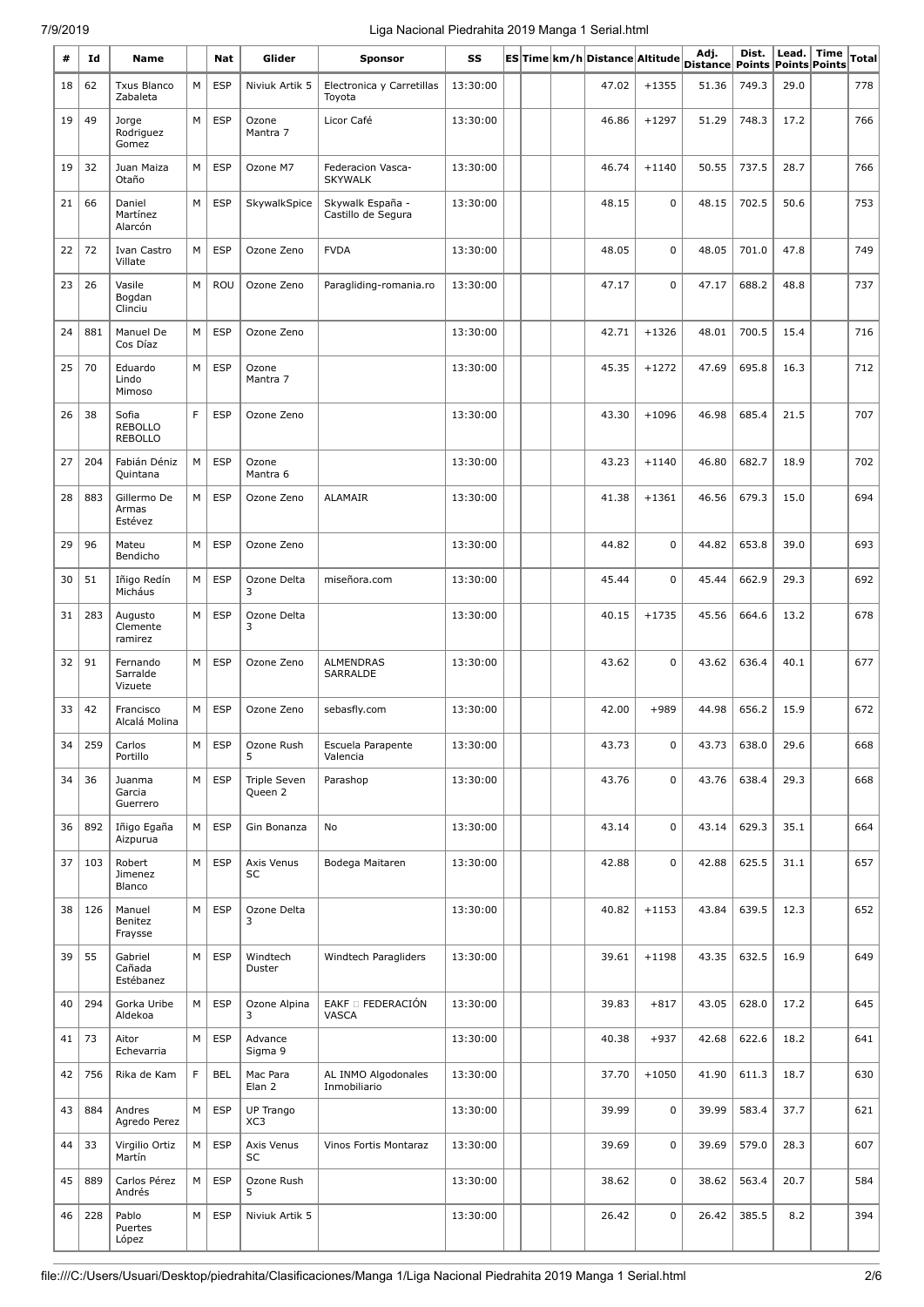# 7/9/2019 Liga Nacional Piedrahita 2019 Manga 1 Serial.html

| #  | Id  | Name                                |    | Nat        | Glider               | Sponsor                                | SS       |  | ES Time km/h Distance Altitude |             | Adj.<br>Distance Points Points Points | Dist. | Lead. $ $ | <b>Time</b> | Total |
|----|-----|-------------------------------------|----|------------|----------------------|----------------------------------------|----------|--|--------------------------------|-------------|---------------------------------------|-------|-----------|-------------|-------|
| 47 | 212 | Francisco<br>Arenas<br>Hernando     | M  | <b>ESP</b> | Ozone<br>Mantra 7    | no                                     | 13:30:00 |  | 25.38                          | 0           | 25.38                                 | 370.3 |           |             | 370   |
| 48 | 829 | Silvio<br>Zugarini                  | M  | <b>ESP</b> | Nova Mentor<br>6     | mi bolsillo                            | 13:30:00 |  | 24.15                          | $\mathbf 0$ | 24.15                                 | 352.3 | 0.7       |             | 353   |
| 49 | 837 | Jose Tomas<br>Ramirez<br>Muñoz      | M  | <b>ESP</b> | Uturn Pasión         |                                        | 13:30:00 |  | 23.83                          | $\mathbf 0$ | 23.83                                 | 347.6 | 0.3       |             | 348   |
| 50 | 168 | Jesús<br><b>MUELAS</b><br>ESCAMILLA | M  | <b>ESP</b> | Nova Sector          |                                        | 13:30:00 |  | 20.41                          | $\mathbf 0$ | 20.41                                 | 297.7 | 1.0       |             | 299   |
| 51 | 831 | Ramón<br>González<br>Polo           | М  | <b>ESP</b> | Sol Synergy<br>4     |                                        | 13:30:00 |  | 13.72                          | $\mathbf 0$ | 13.72                                 | 200.2 |           |             | 200   |
| 52 | 146 | Javier gomez<br>de segura           | М  | <b>ESP</b> | Ozone Swift<br>4     |                                        | 13:30:00 |  | 13.55                          | 0           | 13.55                                 | 197.7 |           |             | 198   |
| 53 | 754 | Jan<br>Hooyberghs                   | M  | <b>BEL</b> | Mac Para<br>Elan 2   | AL INMO Algodonales<br>Inmobiliario    | 13:30:00 |  | 10.04                          | $\mathbf 0$ | 10.04                                 | 146.5 |           |             | 147   |
| 54 | 84  | Vallés Milla<br>Pere                | M  | <b>ESP</b> | <b>UP Meru</b>       |                                        | 13:30:00 |  | 9.04                           | 0           | 9.04                                  | 131.9 |           |             | 132   |
| 55 | 52  | Chechu<br>Martinez<br>Rojano        | M  | <b>ESP</b> | Skywalk<br>Spice     | RODEO STAR_FGT                         | 13:30:00 |  | 8.04                           | 0           | 8.04                                  | 117.4 |           |             | 117   |
| 56 | 886 | Dirk De<br>Troch                    | M  | <b>BEL</b> | Advance<br>Sigma 10  |                                        | 13:30:00 |  | 6.64                           | 0           | 6.64                                  | 96.8  |           |             | 97    |
| 56 | 177 | Miguel Casas<br>Suárez              | М  | <b>ESP</b> | Ozone Alpina<br>2    |                                        |          |  | 6.63                           | 0           | 6.63                                  | 96.7  |           |             | 97    |
| 58 | 190 | Ana María<br>Sancho<br>Frisuelos    | F. | <b>ESP</b> | Dudek Colt 2         | www.monteholiday.com                   |          |  | 6.50                           | $\mathbf 0$ | 6.50                                  | 94.8  |           |             | 95    |
| 59 | 44  | Joseba<br>Sobrón<br>Mendibil        | M  | <b>ESP</b> | Ozone<br>Mantra 7    | E.S.C.A.N.P.A                          |          |  | 5.98                           | 0           | 5.98                                  | 87.3  |           |             | 87    |
| 60 | 999 | Hans-Dieter<br>Keckstein            | М  | ESP        | Niviuk Artik 5       | <b>FAMUR</b>                           |          |  | 5.50                           | 0           | 5.50                                  | 80.2  |           |             | 80    |
| 61 | 893 | David Polo<br>Gutiérrez             | М  | <b>ESP</b> | 777 Queen 2          |                                        |          |  | 5.29                           | 0           | 5.29                                  | 77.2  |           |             | 77    |
| 62 | 128 | Jordi<br>Masanes<br>Mateo           | М  | ESP        | Artik 5              |                                        |          |  | 5.06                           | $\mathbf 0$ | 5.06                                  | 73.8  |           |             | 74    |
| 63 | 170 | George Bür<br>Zimmermann            | M  | ESP        | Skywalk<br>Cayenne 5 | Z Robotics Labs. Red<br>Bull. Dynafit. |          |  | 4.00                           | 0           | 4.00                                  | 58.4  |           |             | 58    |
| 63 | 136 | Roberto<br>Carballeira<br>Álvarez   | M  | <b>ESP</b> | UP Trango<br>Race    |                                        |          |  | 4.00                           | 0           | 4.00                                  | 58.4  |           |             | 58    |
| 63 | 891 | Izaskun<br>Azpitarte<br>Astobiza    | F  | <b>ESP</b> | Nova Ion             |                                        |          |  | 4.00                           | 0           | 4.00                                  | 58.4  |           |             | 58    |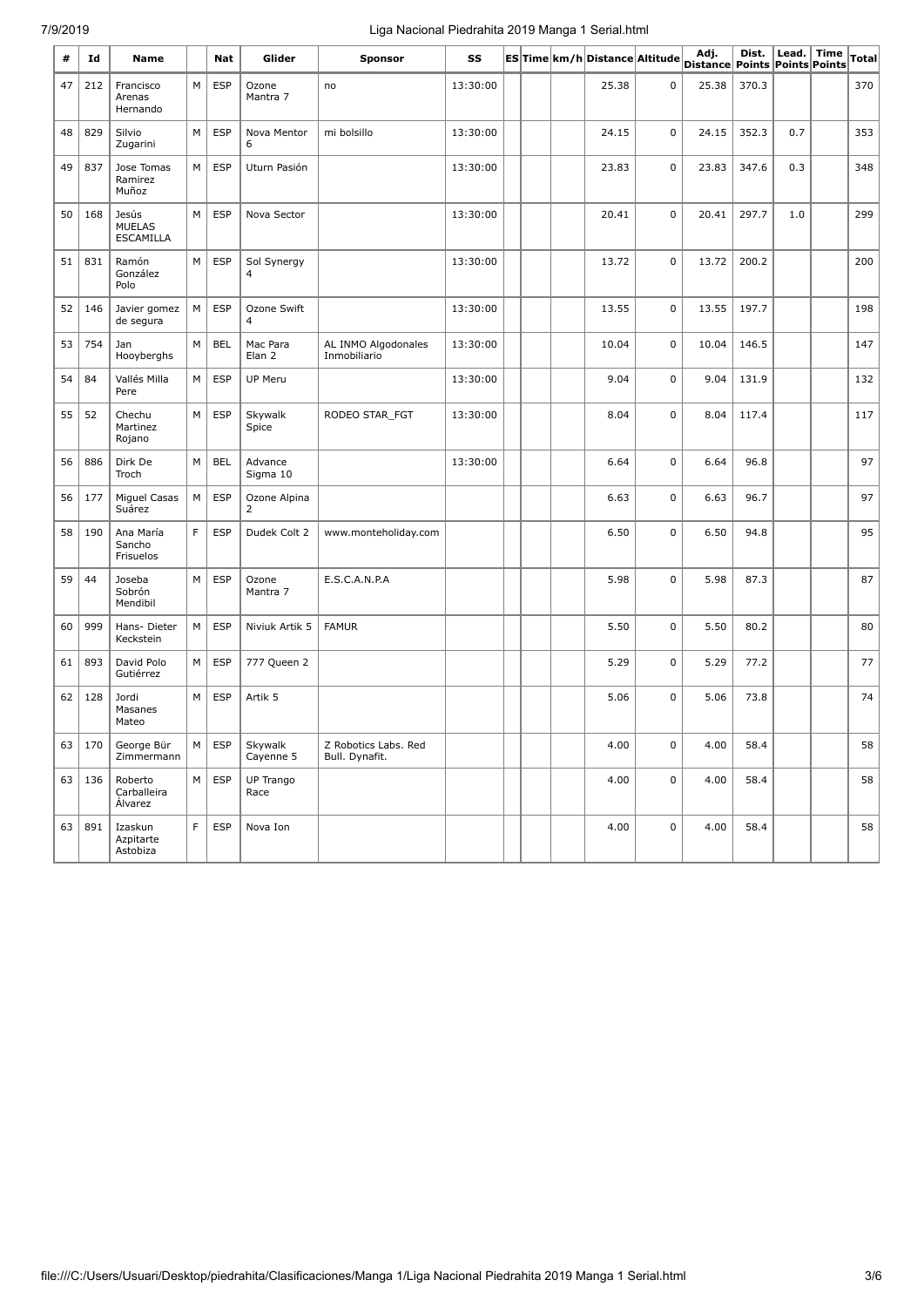## **Pilots absent from task (ABS)**

| Td  | Name                      |
|-----|---------------------------|
| 165 | Ramon Jose LOPEZ SOTO     |
| 882 | Marcelo Gazzolo Rossi     |
| 887 | David Zapata              |
| 890 | Fernando MORENO MORCILLO  |
| 895 | Albero Martín Reina       |
| 896 | Aitor Juan Martín Mostaza |

## **Pilots not yet processed (NYP)**

**Id Name**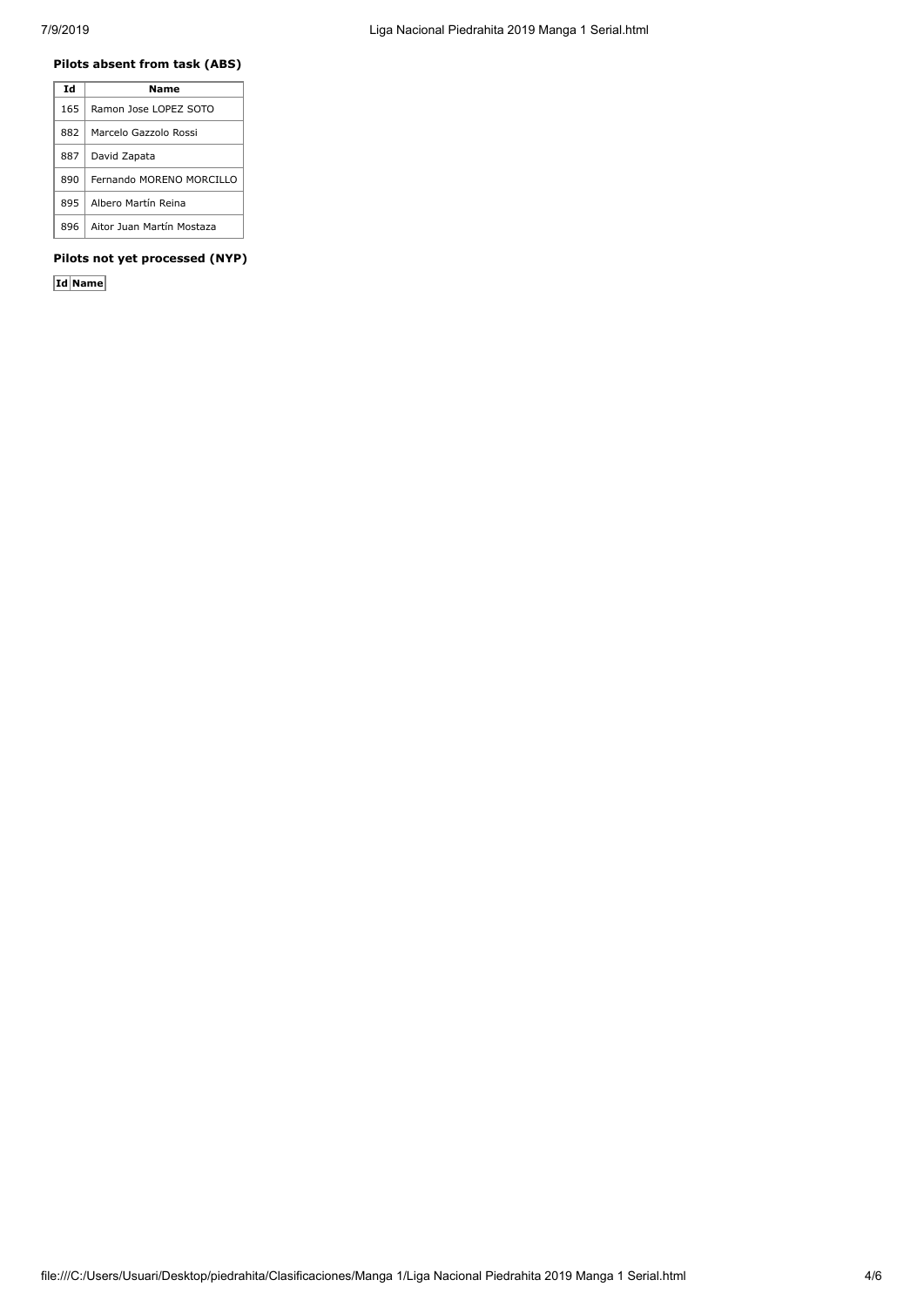### **Task statistics**

| 90.385<br>ss_distance<br>task_distance<br>98.339<br>97.339<br>launch_to_ess_distance<br>no_of_pilots_present<br>83<br>no_of_pilots_flying<br>83<br>no_of_pilots_lo<br>83<br>64<br>no_of_pilots_reaching_nom_dist<br>no_of_pilots_reaching_es<br>0<br>no_of_pilots_reaching_goal<br>0<br>sum_flown_distance<br>3262.359<br>best_dist<br>61.691<br>best_time<br>0<br>worst time<br>0<br>91<br>no_of_pilots_in_competition<br>35<br>no_of_pilots_landed_before_stop<br>3086.526<br>sum_dist_over_min<br>2934.113<br>sum_real_dist_over_min |
|-----------------------------------------------------------------------------------------------------------------------------------------------------------------------------------------------------------------------------------------------------------------------------------------------------------------------------------------------------------------------------------------------------------------------------------------------------------------------------------------------------------------------------------------|
|                                                                                                                                                                                                                                                                                                                                                                                                                                                                                                                                         |
|                                                                                                                                                                                                                                                                                                                                                                                                                                                                                                                                         |
|                                                                                                                                                                                                                                                                                                                                                                                                                                                                                                                                         |
|                                                                                                                                                                                                                                                                                                                                                                                                                                                                                                                                         |
|                                                                                                                                                                                                                                                                                                                                                                                                                                                                                                                                         |
|                                                                                                                                                                                                                                                                                                                                                                                                                                                                                                                                         |
|                                                                                                                                                                                                                                                                                                                                                                                                                                                                                                                                         |
|                                                                                                                                                                                                                                                                                                                                                                                                                                                                                                                                         |
|                                                                                                                                                                                                                                                                                                                                                                                                                                                                                                                                         |
|                                                                                                                                                                                                                                                                                                                                                                                                                                                                                                                                         |
|                                                                                                                                                                                                                                                                                                                                                                                                                                                                                                                                         |
|                                                                                                                                                                                                                                                                                                                                                                                                                                                                                                                                         |
|                                                                                                                                                                                                                                                                                                                                                                                                                                                                                                                                         |
|                                                                                                                                                                                                                                                                                                                                                                                                                                                                                                                                         |
|                                                                                                                                                                                                                                                                                                                                                                                                                                                                                                                                         |
|                                                                                                                                                                                                                                                                                                                                                                                                                                                                                                                                         |
|                                                                                                                                                                                                                                                                                                                                                                                                                                                                                                                                         |
| 3262.359<br>sum_flown_distances                                                                                                                                                                                                                                                                                                                                                                                                                                                                                                         |
| best_real_dist<br>61.04                                                                                                                                                                                                                                                                                                                                                                                                                                                                                                                 |
| last_start_time<br>2019-08-22T13:30:00+02:00                                                                                                                                                                                                                                                                                                                                                                                                                                                                                            |
| max_time_to_get_time_points<br>0                                                                                                                                                                                                                                                                                                                                                                                                                                                                                                        |
| no_of_pilots_with_time_points<br>0                                                                                                                                                                                                                                                                                                                                                                                                                                                                                                      |
| goalratio<br>0                                                                                                                                                                                                                                                                                                                                                                                                                                                                                                                          |
| arrival_weight<br>0                                                                                                                                                                                                                                                                                                                                                                                                                                                                                                                     |
| departure_weight<br>0                                                                                                                                                                                                                                                                                                                                                                                                                                                                                                                   |
| 0.0175<br>leading_weight                                                                                                                                                                                                                                                                                                                                                                                                                                                                                                                |
| time_weight<br>0.0825                                                                                                                                                                                                                                                                                                                                                                                                                                                                                                                   |
| distance_weight<br>0.9                                                                                                                                                                                                                                                                                                                                                                                                                                                                                                                  |
| smallest_leading_coefficient<br>1.88571485705932                                                                                                                                                                                                                                                                                                                                                                                                                                                                                        |
| available_points_distance<br>900                                                                                                                                                                                                                                                                                                                                                                                                                                                                                                        |
| available_points_time<br>32.5                                                                                                                                                                                                                                                                                                                                                                                                                                                                                                           |
| available_points_departure<br>0                                                                                                                                                                                                                                                                                                                                                                                                                                                                                                         |
| available_points_leading<br>67.5                                                                                                                                                                                                                                                                                                                                                                                                                                                                                                        |
| available_points_arrival<br>0                                                                                                                                                                                                                                                                                                                                                                                                                                                                                                           |
| time_validity<br>1                                                                                                                                                                                                                                                                                                                                                                                                                                                                                                                      |
| launch_validity<br>1                                                                                                                                                                                                                                                                                                                                                                                                                                                                                                                    |
| distance_validity<br>1                                                                                                                                                                                                                                                                                                                                                                                                                                                                                                                  |
| stop_validity<br>1                                                                                                                                                                                                                                                                                                                                                                                                                                                                                                                      |
| day_quality<br>1                                                                                                                                                                                                                                                                                                                                                                                                                                                                                                                        |
| ftv_day_validity<br>1                                                                                                                                                                                                                                                                                                                                                                                                                                                                                                                   |
| time_points_stop_correction<br>0                                                                                                                                                                                                                                                                                                                                                                                                                                                                                                        |

## **Scoring formula settings**

| param      | value          |
|------------|----------------|
| id         | <b>PWC2017</b> |
| min_dist   |                |
| nom_dist   | 25             |
| nom time   |                |
| nom launch | 0.96           |
| nom_goal   |                |